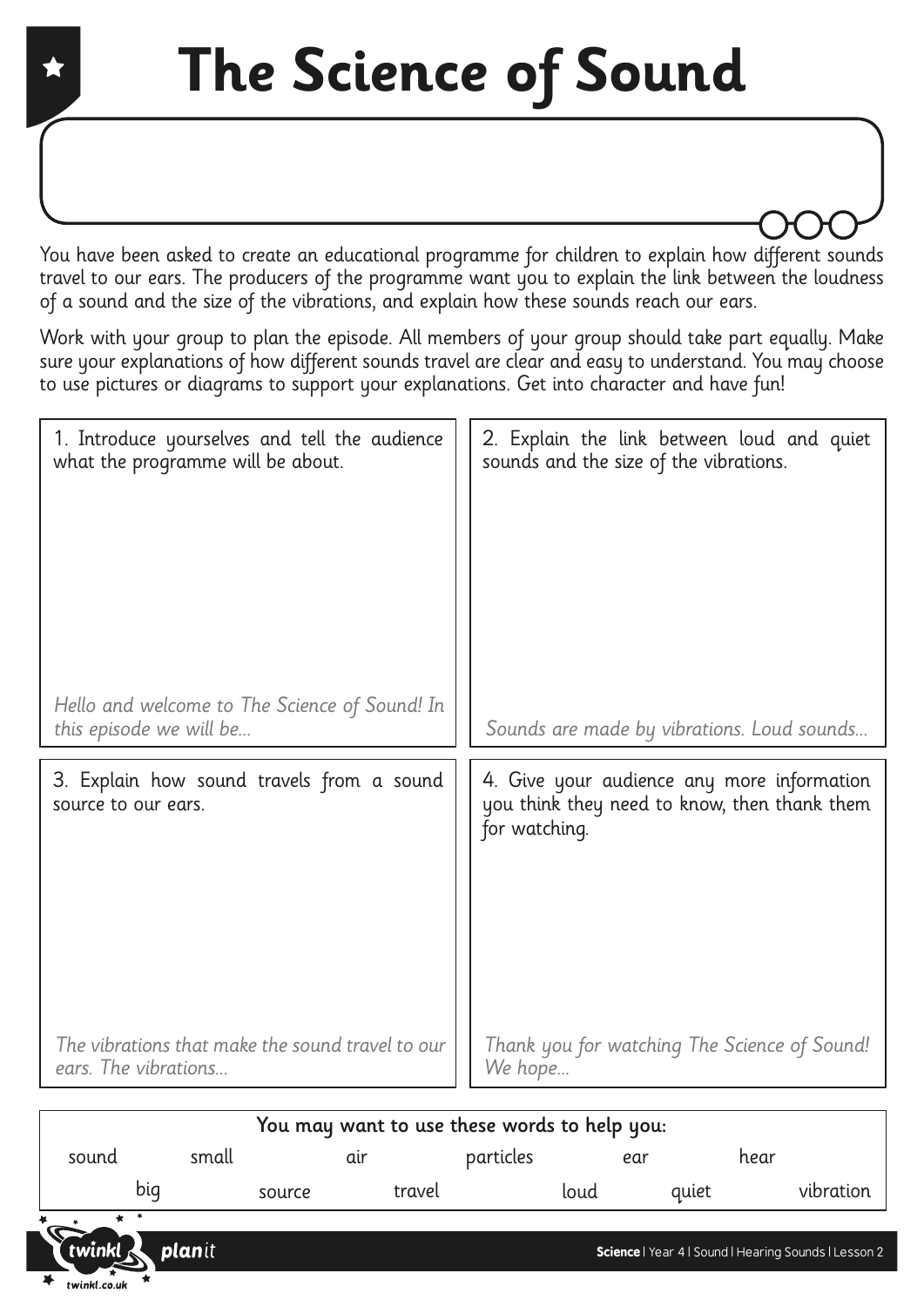## **The Science of Sound**

You have been asked to create an educational programme for children to explain how different sounds travel to our ears. The producers of the programme want you to explain the link between the loudness of a sound and the size of the vibrations, and explain how these sounds reach our ears.

Work with your group to plan the episode. All members of your group should take part equally. Make sure your explanations of how different sounds travel are clear and easy to understand. You may choose to use pictures or diagrams to support your explanations. Get into character and have fun!

| 1. Introduce yourselves and tell the audience                            | 2. Explain the link between loud and quiet sounds                                                           |
|--------------------------------------------------------------------------|-------------------------------------------------------------------------------------------------------------|
| what the programme will be about.                                        | and the size of the vibrations.                                                                             |
| Hello and welcome to The Science of Sound! In<br>this episode we will be | Sounds are made by vibrations. Loud sounds                                                                  |
| 3. Explain how sound travels from a sound source<br>to our ears.         | 4. Give your audience any more information<br>you think they need to know, then thank them<br>for watching. |
| The vibrations that make the sound travel to our                         | Thank you for watching The Science of Sound!                                                                |
| ears. The vibrations                                                     | We hope                                                                                                     |